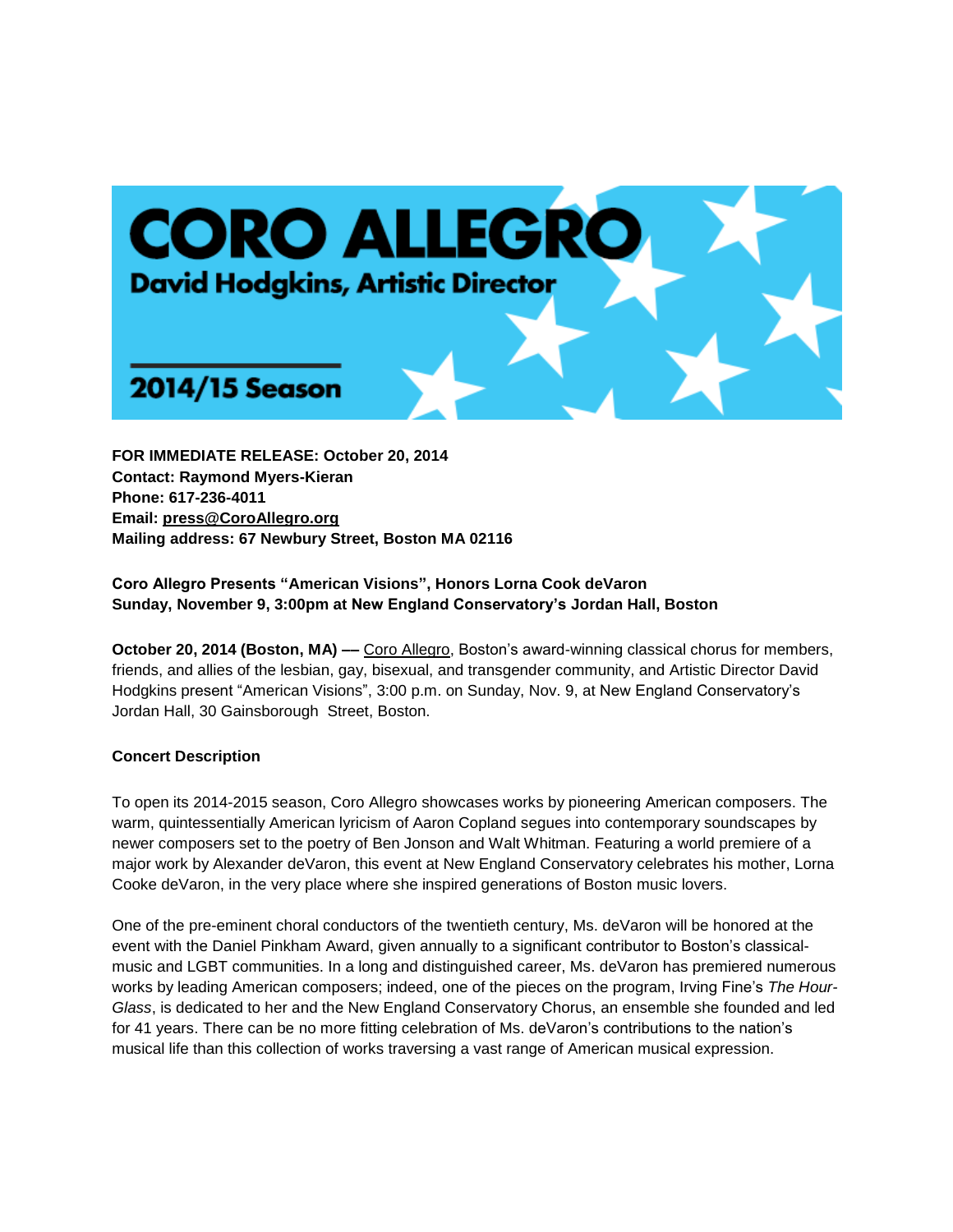### **Ticket Information**

Tickets to "American Visions" are \$69, \$48, and \$27 and can be purchased online at www.C[oroAllegro.org](http://www.coroallegro.org/) or by calling 617-236-4011.

### **Concert Details**

### **"American Visions"**

November 9, 2014, 3:00 pm at New England Conservatory's Jordan Hall, Boston David Hodgkins, conductor Sonja Dutoit Tengblad, soprano Paul Max Tipton, baritone

| Aaron Copland     | The Boatmen's Dance, At the River, The Promise of Living |
|-------------------|----------------------------------------------------------|
| Irving Fine       | The Hour-Glass                                           |
| Alexander deVaron | Songs for a Waxing Moon                                  |

### **Artist Biographies**

### **David Hodgkins, Artistic Director**

Artistic Director David Hodgkins has delighted audiences in the greater Boston area for over 20 years with "creative programs, sung with enthusiasm and tonal beauty" (Ed Tapper, Bay Windows). Mr. Hodgkins is the Artistic Director of Coro Allegro in Boston, which Boston Globe critic Michael Manning deemed "one of Boston's most accomplished choruses," Artistic Director of The New England Classical Singers in Andover, Director of Music at The Commonwealth School in Boston, advanced conducting instructor at the Kodály Music Institute, and serves on the advisory boards of The Boston City Singers and the UMass/Amherst Music Department.

Mr. Hodgkins has performed with Coro Allegro at the ACDA and GALA music festivals, served as guest conductor with Chorus Pro Musica, Masterworks Chorale, and Emmanuel Music, and has made numerous festival appearances as guest conductor and clinician. His ensembles have collaborated with the Boston Celebrity Series, Boston Cecilia, Handel and Haydn Society, Pro Arte Chamber Orchestra, The New England String Ensemble, and the Boston Landmarks Orchestra.

Mr. Hodgkins has conducted numerous world and Boston premiere performances of works ranging from Marianne Martinez to Arvo Pärt. Mr. Hodgkins with Coro Allegro received the 2012 Chorus America Alice Parker/ASCAP Award for their collaborative premiere performance of Kareem Roustom's oratorio *Son of Man*, with The United Parish Church of Brookline and Music Director Susan DeSelms, a work commissioned by United Parish. That same year, Mr. Hodgkins with Coro Allegro released the critically acclaimed CDs *Awakenings* and *In Paradisum* on the Navona label, which feature contemporary composers Robert Stern, Ronald Perera, and Patricia Van Ness and soloists Sanford Sylvan and Ruth Cunningham. Gramophone magazine noted of *Awakenings* that "Coro Allegro, led by David Hodgkins, performs each score with fine balance and interplay."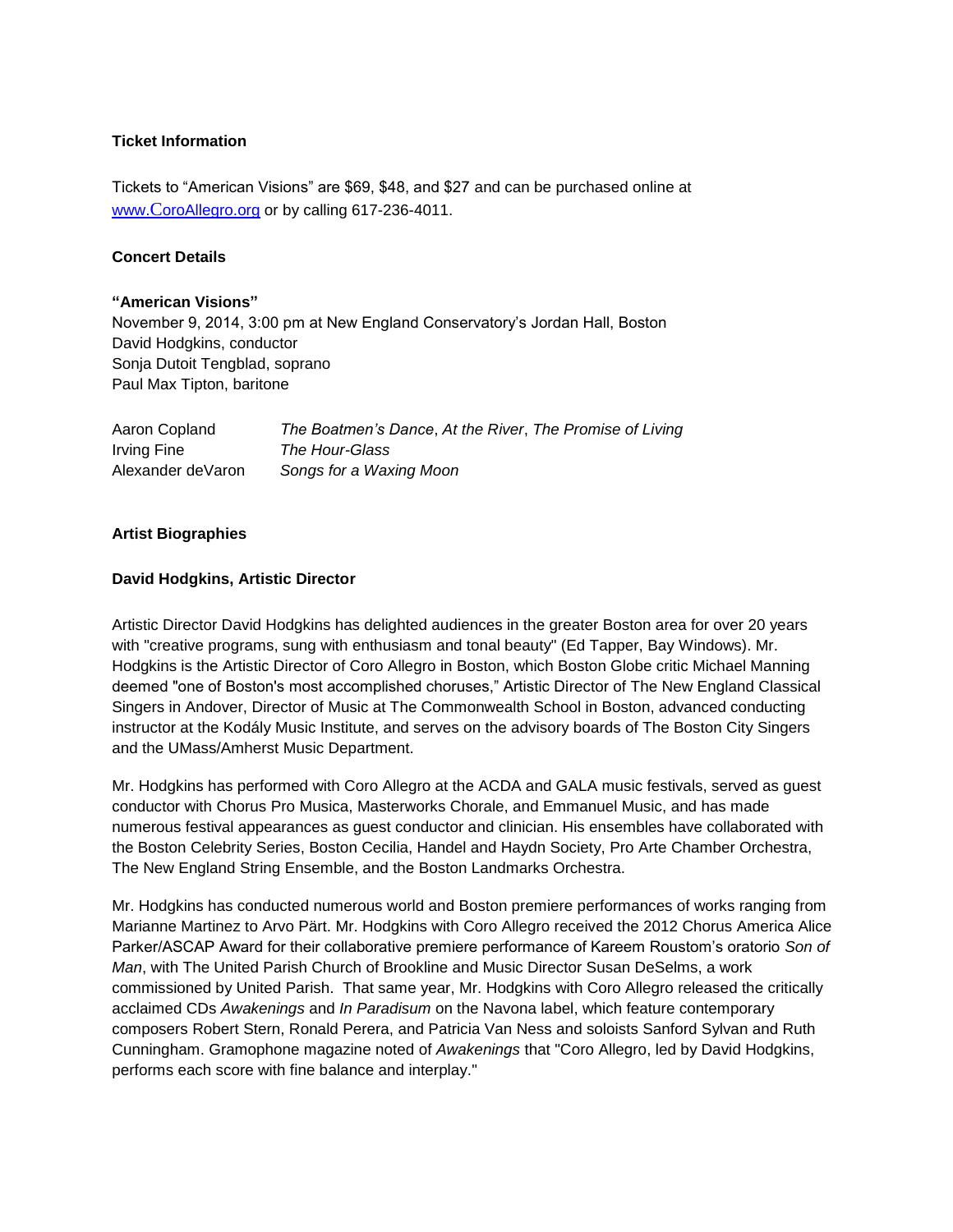Mr. Hodgkins has been featured in Choral Director Magazine, The Voice of Chorus America, UMass Amherst Magazine, and Haverhill Life. He has served as producer for three award-winning CDs by La Donna Musicale, Laury Gutiérrez, Artistic Director, *In the Style of…* for Terry Everson, trumpet, and Shiela Kibbe, piano on Albany Records, and a CD of trumpet concerti for the Boston University Wind Ensemble and Terry Everson, directed by David Martins.

David Hodgkins received his Bachelor of Music in voice, piano, and harpsichord from UMass/Amherst, a Masters in Choral Conducting from Temple University, and fellowships in choral and orchestral conducting at the Aspen and Sandpoint music festivals. His mentors include Wayne Abercrombie, Fiora Contino, Alan Harler, James Roth, Gunther Schuller, and Paul Vermel. Mr. Hodgkins has served on the faculties of the New England Conservatory, UMass/Amherst, Temple University, and Clark University.

# **Sonja DuToit Tengblad, soprano**

Commended by the Boston Globe for her "crystalline tone and graceful musicality", soprano Sonja DuToit Tengblad is a versatile performer with credits spanning the Renaissance era through the most current composers of our time. Recent highlights include Monteverdi's *Il ritorno d'Ulisse in patria* with Boston Baroque (as La Fortuna and Giunone), Handel's *Acis and Galatea* with the Blue Hill Bach Festival (Galatea), appearances with the Handel and Haydn Society in Purcell's *King Arthur* (Cupid) and Handel's *Samson* (Israelite Woman), Knussen's *Symphony No. 2* for high soprano with the Boston Modern Orchestra Project, and her Carnegie Hall and Lincoln Center debuts, both with the New York City Chamber Orchestra. She was awarded second place in the 2014 American Prize competition's art song and oratorio division.

# **Paul Max Tipton, baritone**

Described by the *Atlanta Journal-Constitution* as a dignified and beautiful singer, bass-baritone Paul Max Tipton enjoys an active career in opera, oratorio, and chamber music and has performed and recorded throughout North America. A versatile singer, Mr. Tipton's repertoire ranges from Schütz and Monteverdi to Britten and Bolcom, with his interpretations of the Bach *Passions* being acclaimed in particular for their strength and sensitivity. He has recently appeared with the symphonies of San Antonio, Grand Rapids, Lincoln, Stamford, CT, the Orchestra of St. Luke's, and has performed with the New York Philharmonic as part of their first-ever Bach Festival."

## **Lorna Cooke deVaron**

Lorna Cooke deVaron, choral conductor, was born in Western Springs, Ill., on January 17, 1921. DeVaron earned her BA from Wellesley College in 1942, where she studied theory with Nadia Boulanger and her MA from Radcliffe College in 1945. At Radcliffe, deVaron studied conducting with G. Wallace Woodworth; choral composition with Archibald T. Davison, and composition with Walter Piston. DeVaron served as Assistant Conductor of the Radcliffe Choral Society, Radcliffe-Harvard choir, from 1942-1944. From there, deVaron went on to conduct the Bryn Mawr College Choir from 1944-1947.

In 1947, deVaron became the choral conductor and chairperson of the choral department at New England Conservatory. She would retain this position at NEC until 1988. During this time, the NEC Chorus performed with the Boston Symphony Orchestra for over thirty years, from 1953-1986. The NEC Chorus made more than a dozen recordings with the BSO for RCA Victor and Deutschegrammophone, some of which earned the Grand Pris du Disque or the National Academy of Recording Artists award. The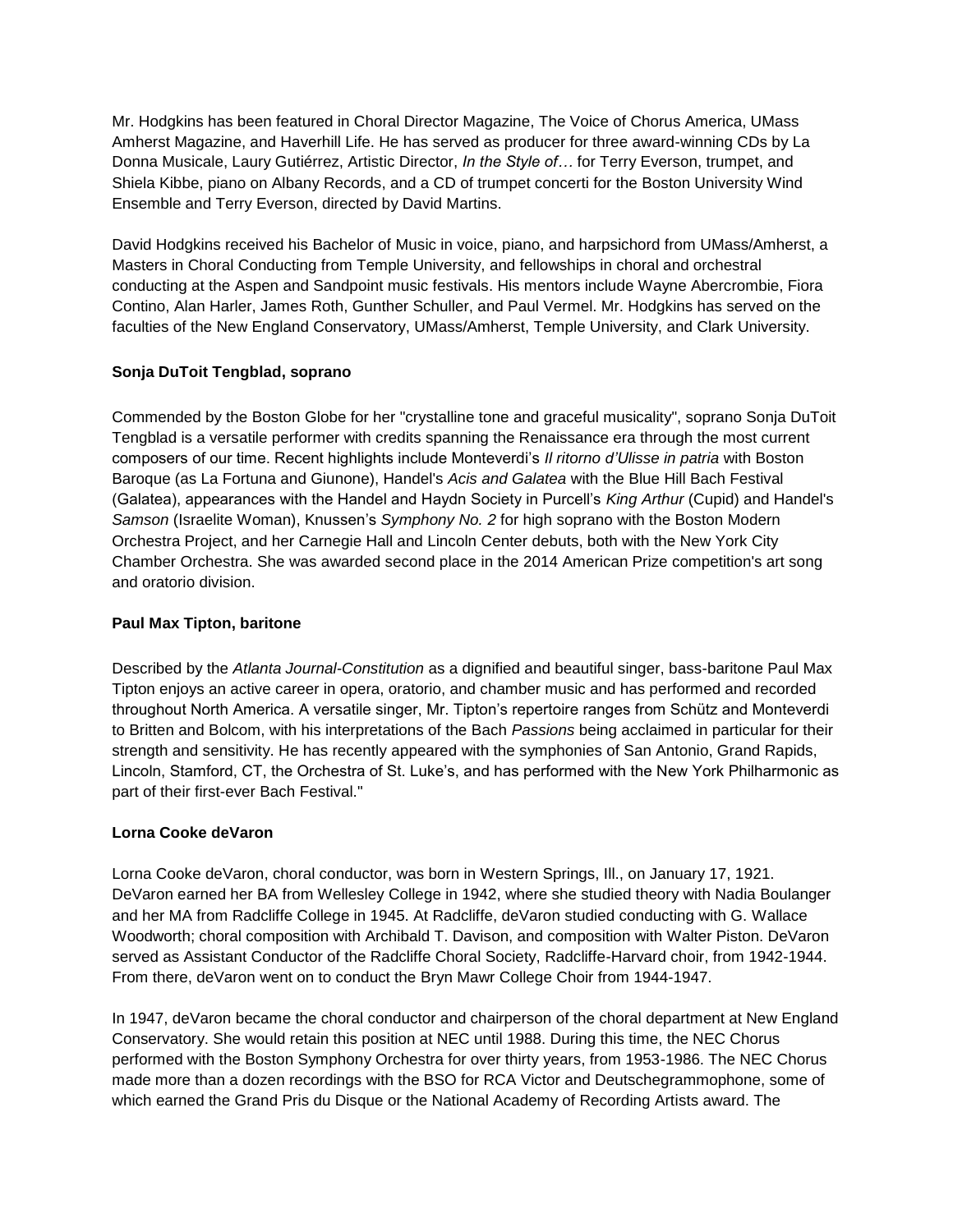Conservatory chorus also took numerous domestic and international tours during deVaron's tenure, including trips to Europe, the Soviet Union, Israel, Puerto Rico, and China.

Also while at New England Conservatory, deVaron mentored numerous students in the choral conducting program. Many of these students went on to achieve successful careers in conducting. Among the conductors who studied under deVaron are: Frank Albinder, Jon Arterton, Betsy Burleigh, Jindong Cai, David Carrier, Marietta Cheng, Kay Dunlap, George Emlen, Bart Folse, Sheila Heffernon, Joe Horning, John Hugo, Donald Kendrick, Susan Klebanow, Janet McGhee, John Oliver, Johanna Hill Simpson, William Tortolano, and Scott Tucker.

In addition to the Conservatory, deVaron conducted in many other capacities. She served as conductor and teacher of choral conducting at Berkshire Music Center at Tanglewood from 1952-1966; conductor of the Israel Summer Festival, Zimriya, 1977-1979; conductor of the New England Conservatory Camerata(1989-2001); conductor of the Longy Chamber Chorus (1988-2005); guest conductor of the Cameron Singers, Israel; guest conductor of Radio Chorus, Beijing, China, 1987; Chairman of the Choral Institute of Composers Conference, summers; member of the choral advancement panel, National Endowment for the Arts; conductor, New England Conservatory Chamber Singers at Monadnock Music Festival, summers 1982-1988, deVaron also served as editor and arranger of choral works for E.C. Schirmer and Galaxy Publications.

Among the awards that deVaron has received are Recipient Medal for Distinguished Achievement, City of Boston, 1967; Medal for Distinguished Achievement, Radcliffe Graduate Society, 1972; Medal for Distinguished Achievement, Wellesley College, 1978; Medal of Israel, 1977; Ludi award, New England Conservatory, 1983; Harvard Glee Club Medal, 1987.

# **About Coro Allegro**

Founded in 1990, Coro Allegro is a chorus for members, friends, and allies of the lesbian, gay, bisexual, and transgender communities that strengthens and enriches the lives of its members and the greater Boston community through its performances of outstanding classical choral repertoire and recordings. It is dedicated to its mission to provide broad audiences access to choral music and perform works by diverse composers. It serves as a model of a successful and valued LGBT community group through artistic excellence and visibility, and it creates an affirming, welcoming, and supportive environment for its membership. An advocate of contemporary music, Coro Allegro was the recipient of the 2012 Chorus America/ASCAP Alice Parker Award for exposing its audience to brand new works. With Artistic Director David Hodgkins, Coro Allegro has released four critically acclaimed commercial recordings: *In Paradisum* and *Awakenings* on the Navona Records label, as well as *In the Clearing* and *somewhere i have never traveled*.

## **The Daniel Pinkham Award**

In 2008, Coro Allegro established the Daniel Pinkham Award in memory of the late Boston composer and conductor. The award is given annually in recognition of outstanding contributions to classical music and the LGBT community. Previous award recipients are baritone Sanford Sylvan (2008), Bishop Gene Robinson (2009), flutist Fenwick Smith (2010), composer Patricia Van Ness (2011), conductor Donald Teeters (2012), Coro Allegro's artistic director David Hodgkins (2013), early music specialist Laury Gutiérrez (2014), and legendary conductor and educator Lorna Cooke deVaron (2015).